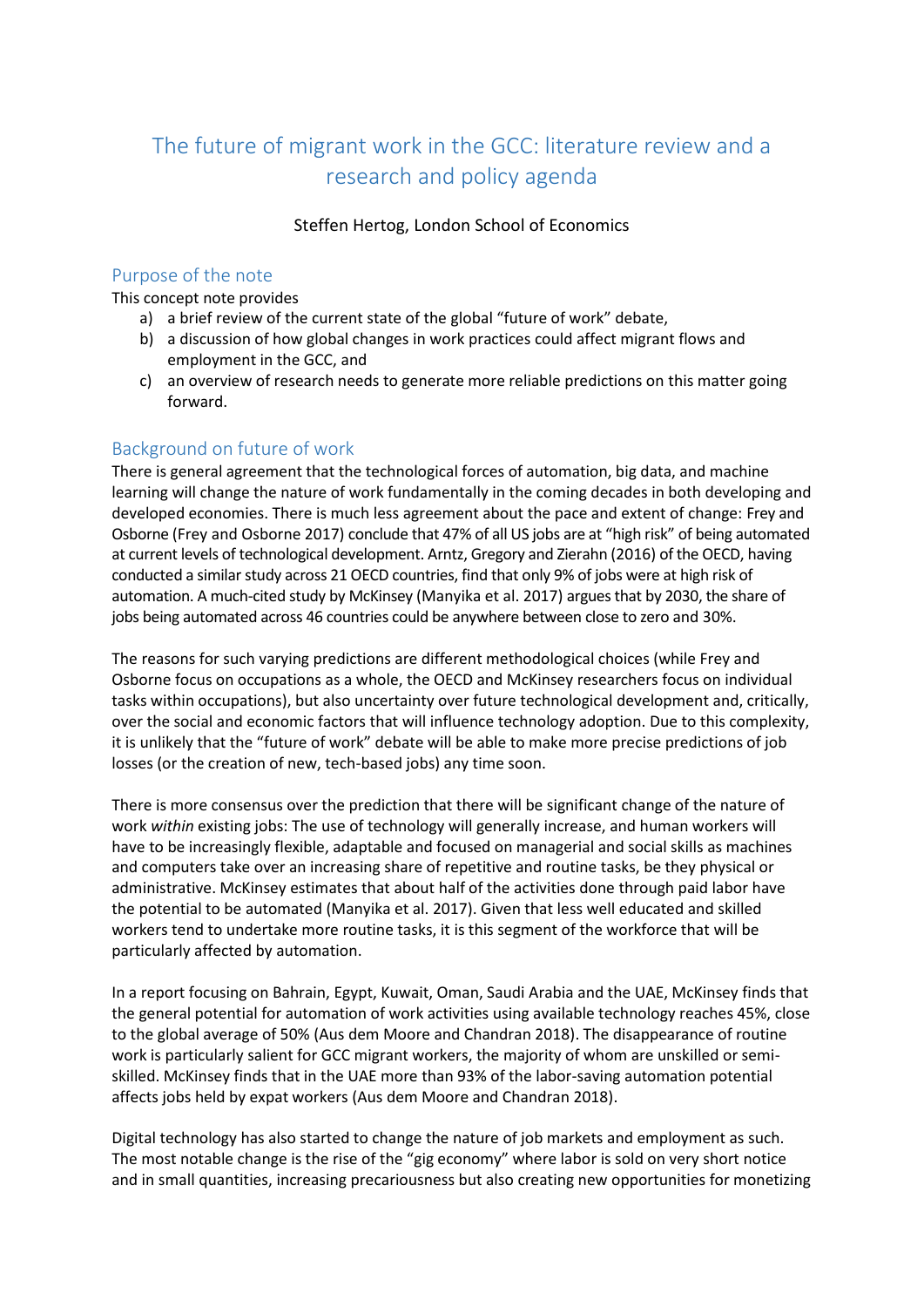one's time and skills (Graham, Hjorth, and Lehdonvirta 2017). New communication technologies are also increasing the incidence of telework and the outsourcing of service activities to overseas workers. Governments are also increasingly trying to leverage technology to improve conventional labor market matching and, in the cases of overseas migrant workers, improve the monitoring of their contracts and work conditions (Abu Dhabi Dialogue 2019; Benton and Patuzi 2018; British Council 2018).

Finally, technology is also changing the nature of unpaid work undertaken privately in households, notably domestic work tasks such as cleaning or shopping. While there is no published research yet on this trend, it is bound to also affect paid labor to the extent that households might find it easier to automate such tasks, thereby reducing the demand for paid domestic work.

# The GCC context: labor cost and social preferences

The literature about the future of work so far focuses more on technological feasibility than on the economic incentives, social preferences and regulatory conditions under which automation is likely to take place. In the GCC in particular, adoption of new technologies is in many cases likely to be driven not by developments at the technology frontier but rather locally specific economic incentives and social preferences.

GCC economies operate a rather specific dual labor market model where the majority of private jobs are held by migrant workers who typically are imported from low-wage countries, while nationals are predominantly employed in the public sector (Hertog 2014). The availability of cheap foreign labor has strongly impacted technology adoption: Despite considerable economic growth since the 1970s, GCC labor productivity has grown only slowly as economic expansion has been based on everexpanding factor inputs – especially rapid expansion of the workforce – rather than the adoption of more productive technology (International Monetary Fund 2013).

The share of wages in non-oil GDP across the GCC remains considerably below that in both developed and emerging benchmark economies: While the share of wages in GDP typically reaches 60 or more percent of GDP, in the UAE "compensation of employees" amounts to only 32% of nongovernment, non-oil GDP as per 2012 national accounts figures. This means that on average, labor cost is much less of a concern for producers than in other markets, and incentives to automate are correspondingly weaker. This is similar to the (less wealthy) Indian economy, which in McKinsey's 2017 study (Manyika et al. 2017) is predicted to experience the least change in the nature of work due to its low labor costs.

That said, the comparatively low current adoption of technology in key sectors across GCC economies means that there is a higher share of jobs that are easily automatable if incentives are right, notably in the construction sector (Aus dem Moore and Chandran 2018). There are also no strong vested interests on the labor side that could prevent fast reorganization of workplaces, as foreign workers are not usually unionized and have only limited local lobbying power. Finally, pressures to increase the share of national employment in private sectors, especially in Bahrain, Oman, and Saudi Arabia, are increasing the cost basis of producers and thereby incentives to automate (see below).

A number of sectors in the GCC have already changed significantly due to new technologies, including government (through the introduction of e-government), finance (through automation, online banking and offshoring of back office tasks), retail (through e-commerce), and transport (through gig economy platforms like Uber and Careem as well as new online delivery services). In some cases, this has reduced overall employment for both citizens and migrant workers; in others, notably transport services, it has increased the share of citizen (self-)employment. While some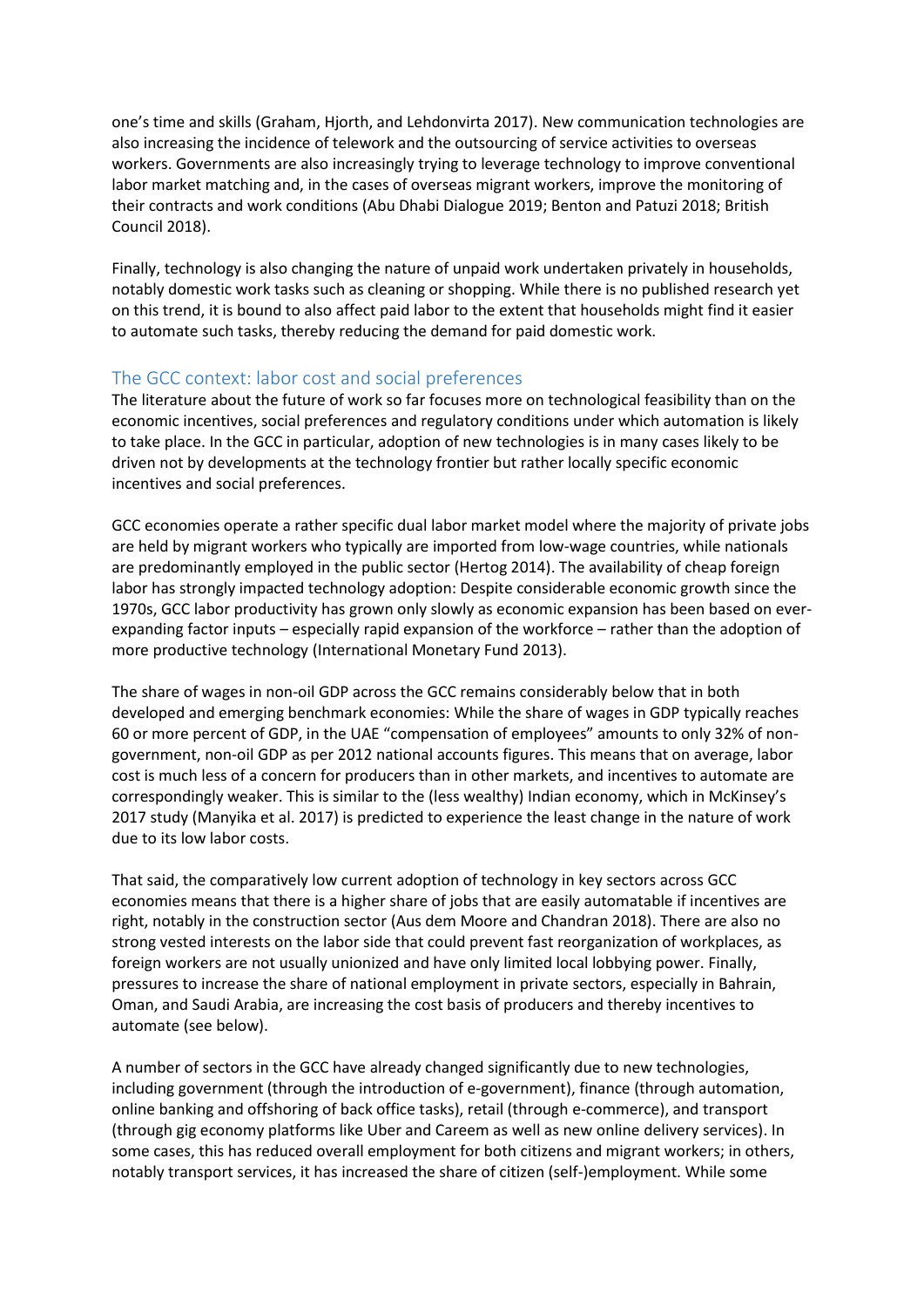sectors have followed global trends, in others, the re-composition of the workforce has been strongly influenced by the particular dual nature of local labor markets.

Another local factor that needs to be better understood are social preferences of GCC residents regarding technology adoption, especially regarding the choice between in-person vs. automated services. By many metrics, consumer service and hospitality sectors in the GCC are overstaffed, but some of this apparent excess employment might reflect a local preference for having staff easily available for a variety of mundane tasks (packaging groceries, carrying luggage, showing hotel guests their rooms etc.). The same could be argued for domestic employment of household helpers and drivers.

A final, longer-term factor that will affect the future of migrant work in the region which remains barely understood is the impending demographic change in the GCC: While citizen populations in the GCC remain young, fertility rates have dropped and life expectancy has grown rapidly (Shah 2012). As GCC populations age, there will be new needs for care work – the nature of which is likely to change significantly through new technologies – and the pressures for automation could generally increase (Acemoglu and Restrepo 2018).

# Tech trends and workforce nationalization regulations

A GCC-specific factor that is worth discussing in more detail is the trend towards increasing workforce nationalization in the region, be it through fiscal tools (taxes on foreign and subsidies for citizen workers), the barring of migrants from certain sectors or occupations, or quota rules imposing minimal shares of citizen employees on private employers. Such regulations have been used with particular force in the three GCC countries facing a significant national unemployment issue, namely Bahrain, Oman, and Saudi Arabia (Hertog 2014; Peck 2017). Due to the higher cost of local labor, nationalization policies are likely to increase automation pressures. Unless governments impose wholesale bans of foreigners, this could be accompanied by a substitution of less skilled by higher skilled, more technology-savvy foreign labor, of which less would be needed, thereby making it easier to reach nationalization quotas and reduce the relative cost of lump sum taxes.

In cases where new technologies allow outsourcing abroad, higher nationalization pressures could contribute to a general decrease in local employment and increases in overseas employment (as is already happening for local banks' back office operations; see also (British Council 2018) on the general rise of transnational work). Secretarial, accounting, bank telling, and paralegal work are undergoing drastic change through technological innovation, involving both automation and lowcost offshoring. Technology has been threatening mid-skilled jobs in high-income countries around the world (Benton and Patuzi 2018; World Economic Forum 2018) and citizen jobs in the GCC are no exception. Which countries would benefit from offshoring – and whether traditional sending countries would be among them – is an important empirical question.

#### Impact of sending country economies

Social and economic factors will impact the future of migrant work not only from the GCC demand side: Economic and social changes in sending countries are also likely to condition how technology will shape migrant work. On one hand, global trends in automation could lead to a drop in wages for low- to mid-skilled workers (Manyika et al. 2017), thereby increasing the expatriate labor supply in the Gulf and potentially delaying the adoption of advanced technologies. On the other hand, general trends of economic growth and diversification are likely to improve economic opportunities in traditional sending countries, thereby potentially raising reservation wages of migrant workers and increasing pressures to adopt labor-saving technologies in the GCC.

Similarly, social norms regarding what constitutes acceptable (migrant) work are likely to change in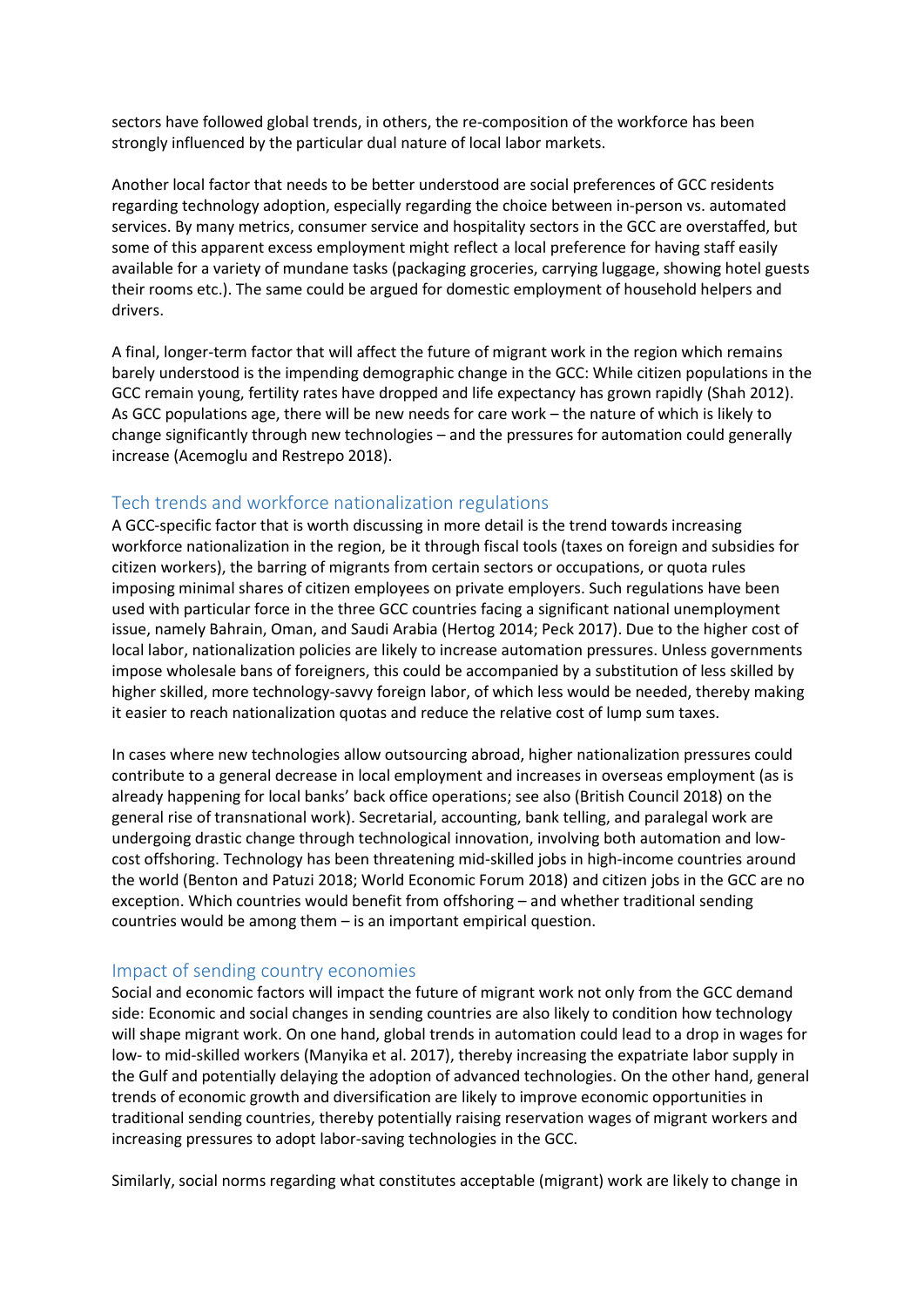countries of origin, as has already been happening with regard to domestic labor in several Asian countries. This could both reduce the labor supply and shift its composition towards higher-skilled and better paid migrants, whose work in turn is likely to involve more advanced technologies, including in the domestic sphere.

# Likely impact on numbers and skills composition of migrant worker flows

While deep uncertainty remains, the general direction of change in the GCC is likely to be towards smaller numbers of migrants with higher skills. There are reasons to believe that the process will be gradual: While high-skilled migrants are often as expensive to employ in the GCC as in advanced countries,<sup>1</sup> the price of low-skilled foreign labor remains much lower, giving it a considerable cost advantage. Technology-induced changes in migrant worker flows could, however, be accelerated by labor nationalization pressures and economic development in sending countries. More generally, GCC economies are gradually diversifying into more technology-intensive sectors that will require a larger share of higher-skilled, flexible workers.

While technological maturation and diversification will increase the need for more specialized skills and a high-quality labor force, GCC governments are undertaking strenuous efforts to upskill their own citizens to ready them for more technology-intensive private employment (British Council 2018). Together with nationalization pressures, this is likely to put pressure on foreign workers. What the net effect of these counteracting forces will be for skilled work migration is an open empirical question.

# Reskilling trends and needs

-

Much of the "future of work" debate focuses on the greater needs for reskilling the existing workforce and allowing them continuous learning so they can remain integrated in fast-changing, technologically disrupted labor markets. Given the limited training that local employers typically offer for foreign workers, it is not clear that the migrant workforce will benefit from extensive formal reskilling in the GCC. Upskilling is more likely to happen in sending countries, as is already being attempted in cases like the Philippines and Pakistan (Malit Jr and Naufal 2017). Pre-departure training in particular could be deepened. While the demand for specific skills in the GCC is hard to predict, the more fluid nature of future labor markets is likely to call for a stronger focus on generic cognitive and managerial skills. The current debate about jointly defining competency standards should potentially take this importance of general skills into account (Abu Dhabi Dialogue 2019).

While lifelong learning for migrant workers in full employment in the GCC is likely to remain difficult, the increasing maturity of online and remote training technologies offers new opportunities for continuous upskilling. These could be geared to the specific needs of the GCC migrant labor force, whether provided privately or through government institutions.

# Impact of technology on labor market matching and employment conditions

As mentioned above, technology is having a significant impact on the functioning of labor markets themselves. Labor market matching in particular is becoming more efficient through online job platforms and platforms like LinkedIn. The market for overseas labor in the GCC currently is fairly inefficient and potentially ripe for disruption: Workers are often brought into GCC countries with limited information about their work biography and skills, and formal or informal intermediaries can take significant fees without contributing much efficiency to the market (Arif 2009).

<sup>&</sup>lt;sup>1</sup> See e.g.<https://gulfbusiness.com/jobs/salary-survey/> an[d https://gulfbusiness.com/gulf-business-salary](https://gulfbusiness.com/gulf-business-salary-survey-2018/)[survey-2018/.](https://gulfbusiness.com/gulf-business-salary-survey-2018/)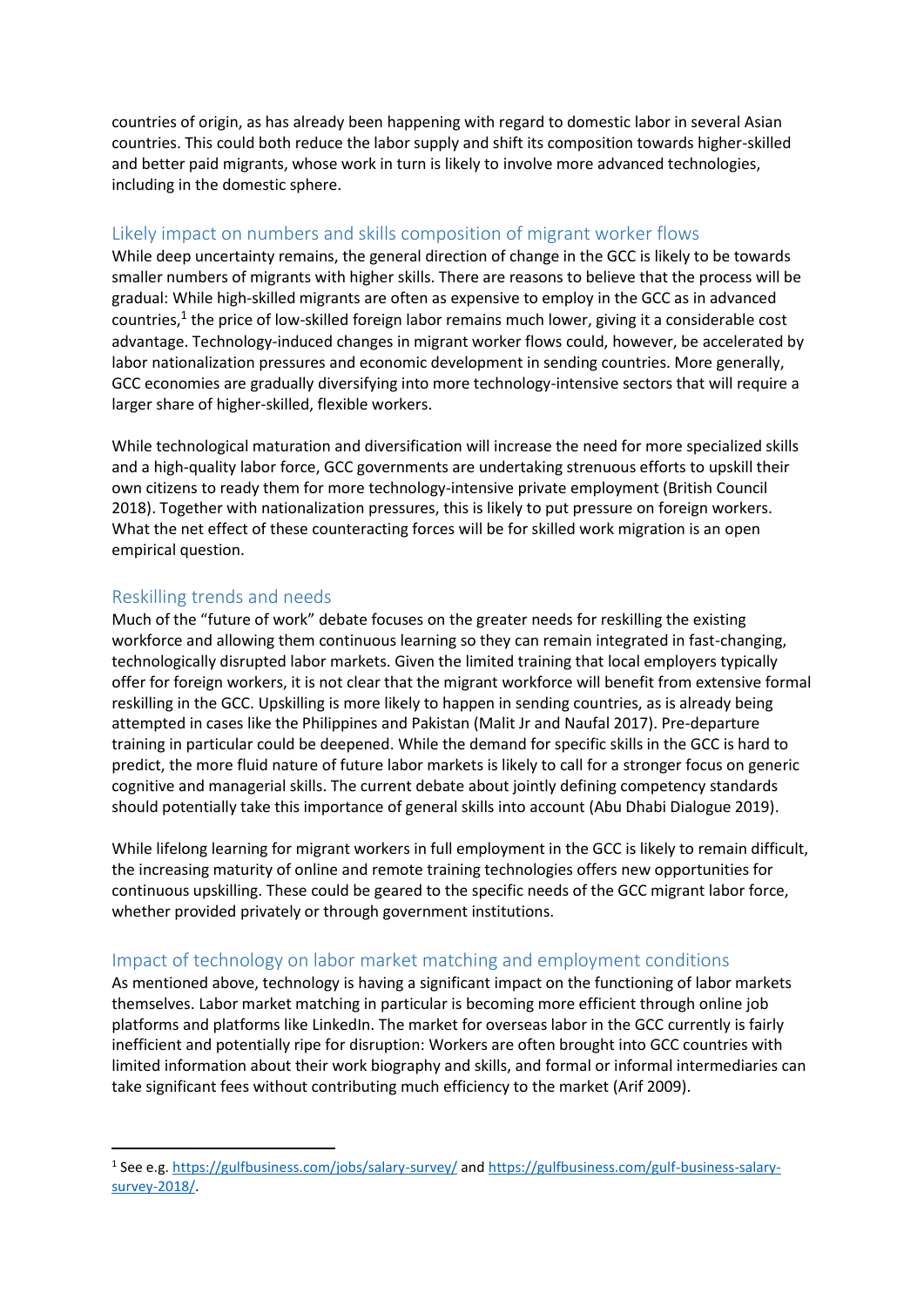New technologies can potentially contribute to new online job platforms, skills verification and tests, as well as remote interviews that would lower costs, cut out inefficient middlemen, and improve job matching and regulatory compliance. Already now, some sending and receiving countries are using technology to verify contracts and share worker information (Abu Dhabi Dialogue 2019).

Sending countries can potentially use technology to monitor the fate of their overseas workers more closely, not only through contract registration but also regular communication and data-gathering during employment, possibly in cooperation with receiving countries. Big data analytics of wage and contract data can also be potentially used to detect suspicious patterns of phantom and informal employment and other abuses.

Private markets for overseas recruitment are ripe for disruption, and governments might consider incentivizing private investors to create new job platforms, recruitment and competence verification tools. Mature labor markets have already seen considerable experimentation with digital job matching and credentialing of competences (Benton and Patuzi 2018).

Technology can potentially increase levels of trust and market information for domestic workers in particular, especially if these are deployed by larger employment agencies rather than individually, which can make it easier to use ratings systems, hold employers accountable, and create cost savings for consumers who do not needed full-time domestic employees. It can also make it easier to transition to a higher-skilled model of domestic work, away from pure housekeeping towards home-paid care (Tayah and Assaf 2018).

The emergence of online job markets and "gig economy" platforms also potentially creates the risk of new informal markets where citizens might act as intermediaries for foreign workers under their sponsorship on a case-by-case basis. The GCC already has large informal markets for foreign labor (Hertog 2010), so the emergence of new potential forms of informality should be closely monitored. To the extent that foreign workers are available on a "gig" basis, this should only happen through well-regulated, specialized employment agencies.

# Research needs

The above discussion has proposed a number of hypotheses rather than making firm empirical predictions. More detailed research with primary data will be key for anticipating the future of migrant labor in the GCC with more granularity. Issues that should be investigated more closely include:

- the relative cost of migrant labor in different professions and at different skill levels relative to the cost of available technology, which would allow an estimate of potential efficiency gains and employment effects.
- The impact of labor nationalization measures on technology intensity in specific sectors and how it affects the number and composition of foreign workers
- Social attitudes on automation in domestic and other service work, including forms of unpaid (intra-household) labor
- Trends in offshoring service tasks that can be provided from remote
- Demographic trends and their likely impact on care needs and domestic work

Needless to say, there are many other non-technological factors that will impact migrant labor flows